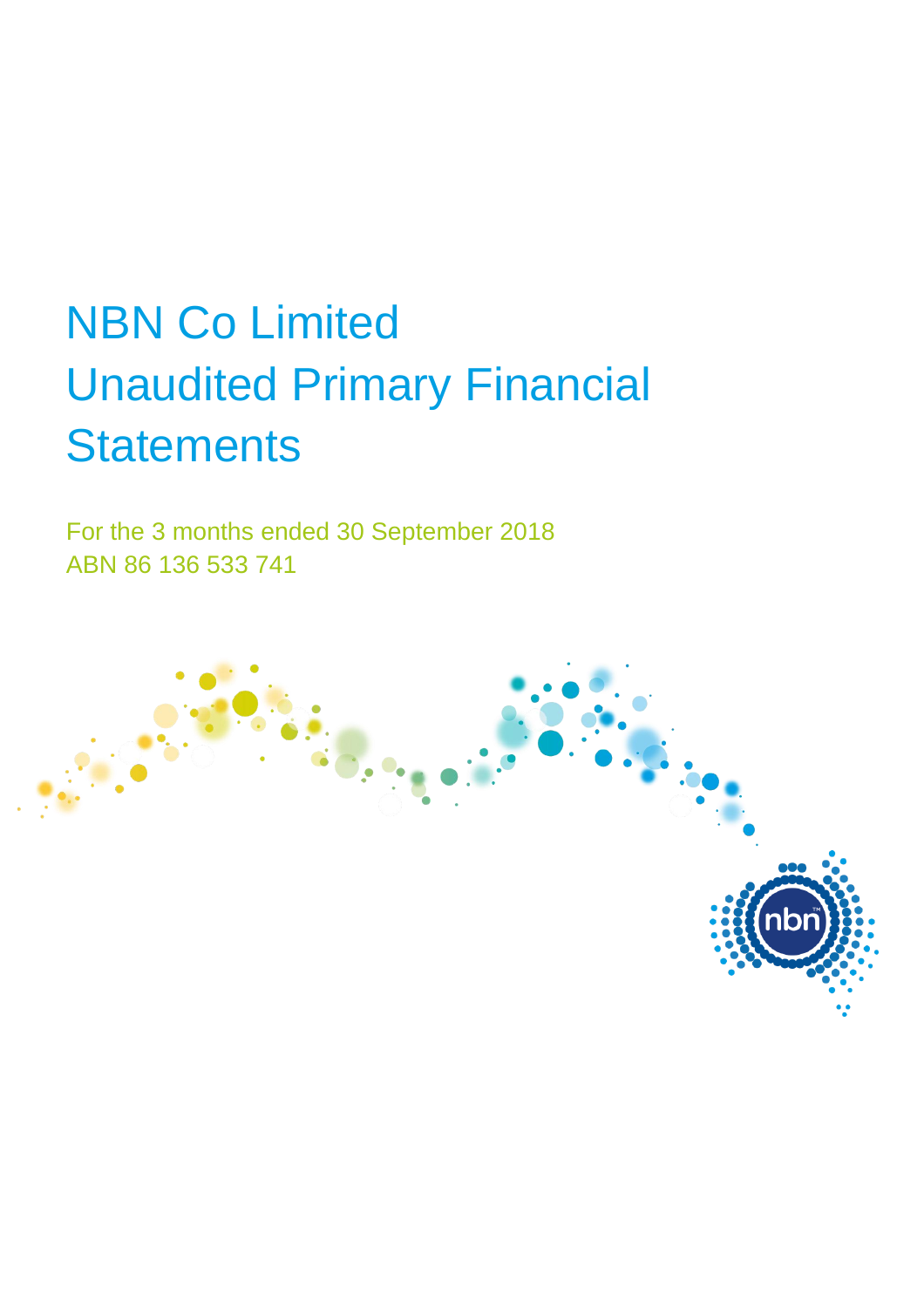

#### **Contents**

| Unaudited Statement of Profit or Loss and Other Comprehensive Income |  |
|----------------------------------------------------------------------|--|
| Unaudited Statement of Financial Position                            |  |
| Unaudited Statement of Changes in Equity                             |  |
| Unaudited Statement of Cash Flows                                    |  |

#### Legal Notice

Copyright © NBN Co Limited 2018 ('NBN Co').

Copyright subsists in these Unaudited Primary Financial Statements. NBN Co owns that copyright. Other than as permitted under the *Copyright Act 1968 (Cth*), the Unaudited Primary Financial Statements (in part or as a whole) must not be reproduced, published, communicated or adapted without the prior written consent of NBN Co. '**nbn**', 'bring it on', 'Sky Muster', 'gen **nbn**' and the Aurora device are trademarks of NBN Co Limited ABN 86 136 533 741. Any request or inquiry to so use the Unaudited Primary Financial Statements should be addressed to:

The Chief Financial Officer NBN Co Limited Level 11, 100 Arthur Street North Sydney NSW 2060 Australia

The recipient (including third parties) must make and rely on their own inquiries as to the currency, accuracy and completeness of the information contained herein and must not use this document other than with the consent of NBN Co Limited.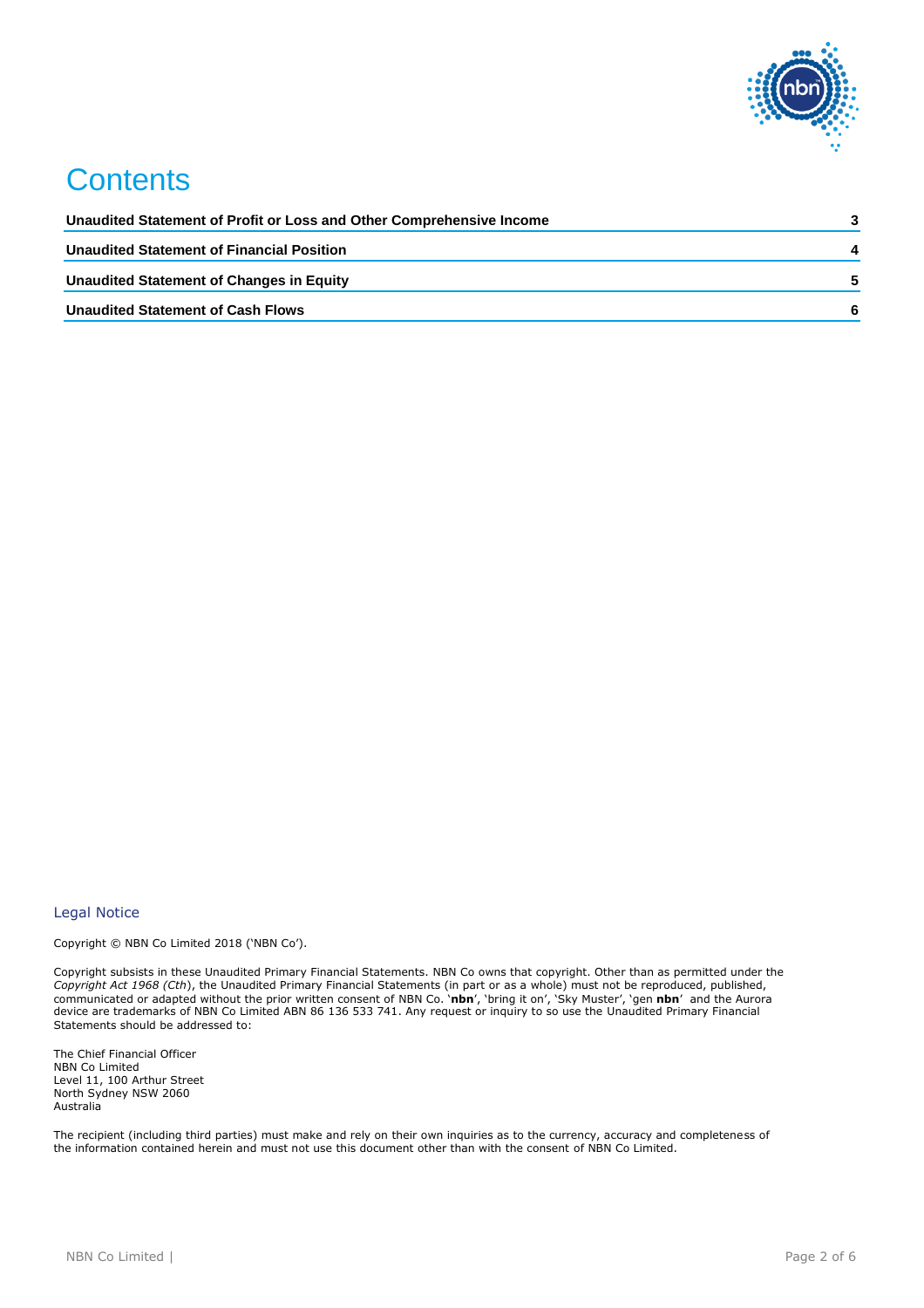

#### <span id="page-2-0"></span>Unaudited Statement of Profit or Loss and Other Comprehensive Income

|                                                           | <b>NBN Co Group</b> |                                     |  |
|-----------------------------------------------------------|---------------------|-------------------------------------|--|
| For the three months ended                                |                     | 30 September 2018 30 September 2017 |  |
|                                                           | $\mathsf{Sm}$       | \$m                                 |  |
| Revenue                                                   | 620                 | 405                                 |  |
| Direct network costs                                      | (176)               | (155)                               |  |
| Employee benefits expenses                                | (220)               | (208)                               |  |
| Other operating expenses                                  | (150)               | (139)                               |  |
| Subscriber costs                                          | (344)               | (681)                               |  |
| Depreciation and amortisation expense                     | (610)               | (486)                               |  |
| Other income                                              | 5                   | 4                                   |  |
| Net finance costs                                         | (211)               | (115)                               |  |
| Loss before income tax                                    | (1,086)             | (1,375)                             |  |
| Income tax expense                                        |                     | (1)                                 |  |
| Loss for the year                                         | (1,085)             | (1, 376)                            |  |
| Loss attributable to the shareholder                      | (1,085)             | (1,376)                             |  |
| Other comprehensive loss                                  |                     |                                     |  |
| Items that may be reclassified to profit or loss          |                     |                                     |  |
| Changes in the fair value of cash flow hedges, net of tax | 2                   | (1)                                 |  |
| Total other comprehensive loss for the period, net of tax | $\overline{2}$      | (1)                                 |  |
| Total comprehensive loss for the period                   | (1,083)             | (1, 377)                            |  |
| Total comprehensive loss attributable to the shareholder  | (1,083)             | (1, 377)                            |  |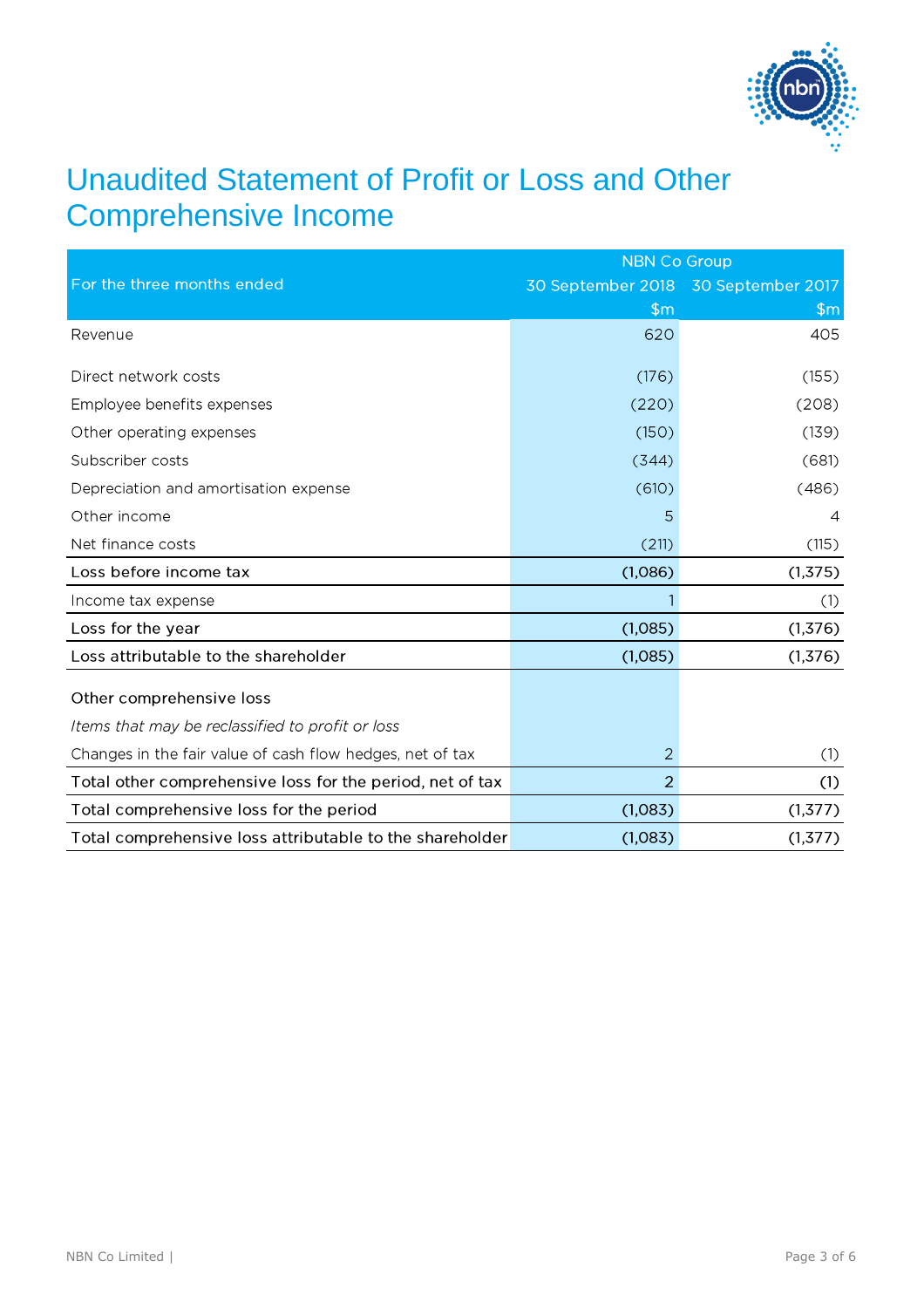

### <span id="page-3-0"></span>Unaudited Statement of Financial Position

|                                      | <b>NBN Co Group</b> |              |  |
|--------------------------------------|---------------------|--------------|--|
| As at                                | 30 September 2018   | 30 June 2018 |  |
|                                      | \$m                 | \$m\$        |  |
| <b>Current assets</b>                |                     |              |  |
| Cash and cash equivalents            | 487                 | 593          |  |
| Trade and other receivables          | 320                 | 338          |  |
| Inventories                          | 38                  | 36           |  |
| Derivative financial assets          | 4                   | 2            |  |
| Other current assets                 | 143                 | 108          |  |
| <b>Total current assets</b>          | 992                 | 1,077        |  |
| Non-current assets                   |                     |              |  |
| Derivative financial assets          | $\overline{2}$      |              |  |
| Property, plant and equipment        | 26,101              | 25,043       |  |
| Intangible assets                    | 2,058               | 2,025        |  |
| Other non-current assets             | 51                  | 57           |  |
| Total non-current assets             | 28,212              | 27,126       |  |
| <b>Total assets</b>                  | 29,204              | 28,203       |  |
| <b>Current liabilities</b>           |                     |              |  |
| Trade and other payables             | 2,339               | 2,361        |  |
| Other liabilities                    | 22                  | 20           |  |
| Other financial liabilities          | 179                 | 161          |  |
| Provisions                           | 91                  | 121          |  |
| <b>Total current liabilities</b>     | 2,631               | 2,663        |  |
| Non-current liabilities              |                     |              |  |
| Trade and other payables             | 9                   | 3            |  |
| Other liabilities                    | 741                 | 693          |  |
| Other financial liabilities          | 7,308               | 7,037        |  |
| Provisions                           | 67                  | 64           |  |
| Borrowings                           | 7,319               | 5,531        |  |
| <b>Total non-current liabilities</b> | 15,444              | 13,328       |  |
| <b>Total liabilities</b>             | 18,075              | 15,991       |  |
| Net assets                           | 11,129              | 12,212       |  |
| Equity                               |                     |              |  |
| Contributed equity                   | 29,500              | 29,500       |  |
| Other reserves                       | 6                   | 4            |  |
| Accumulated losses                   | (18, 377)           | (17, 292)    |  |
| Total equity                         | 11,129              | 12,212       |  |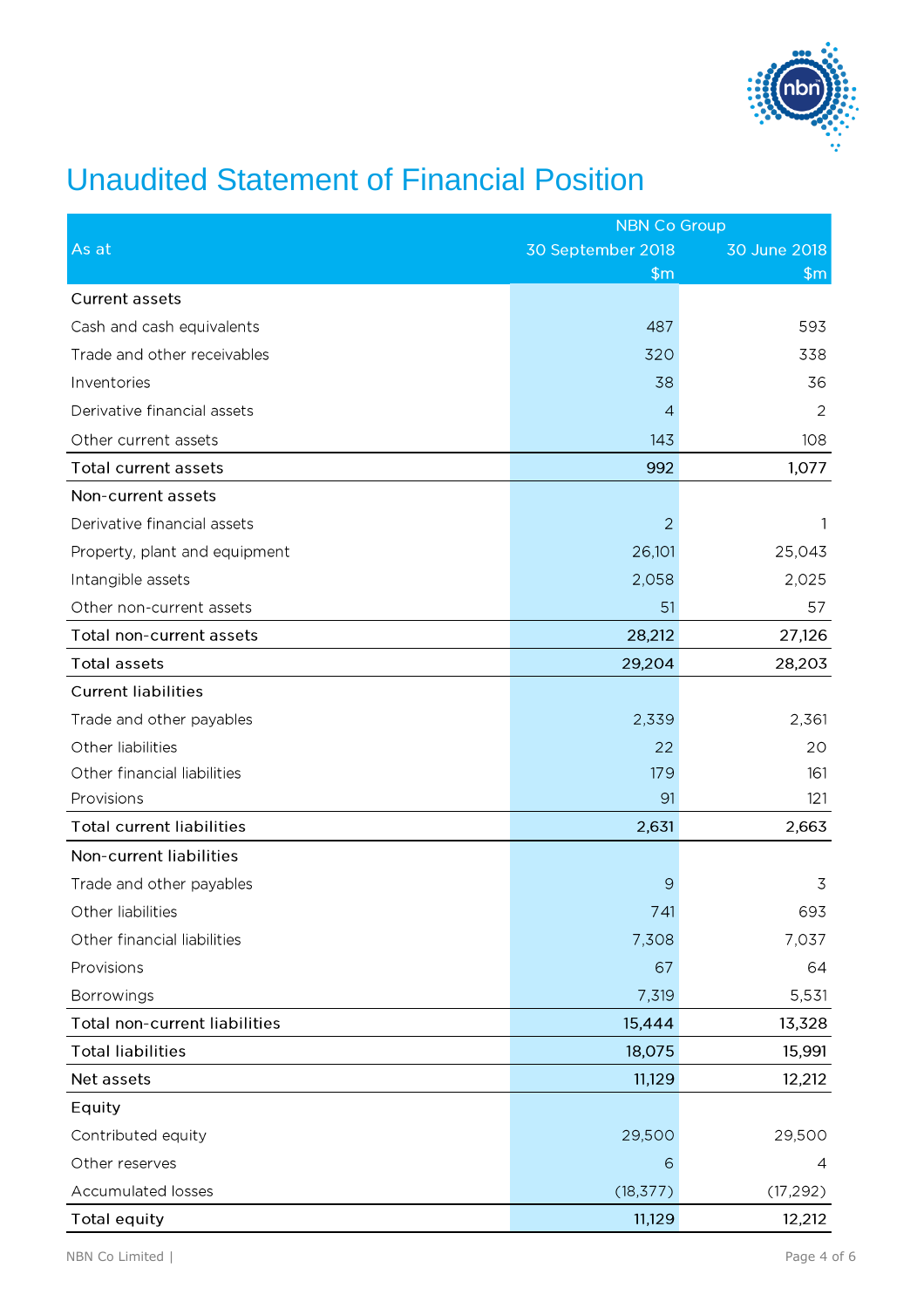

## <span id="page-4-0"></span>Unaudited Statement of Changes in Equity

|                                                          | <b>NBN Co Group</b>   |                       |                             |          |
|----------------------------------------------------------|-----------------------|-----------------------|-----------------------------|----------|
|                                                          | Accumulated<br>losses | Contributed<br>equity | Other reserves Total equity |          |
|                                                          | \$m\$                 | \$m                   | $\mathsf{m}$                | \$m      |
| Balance at 30 June 2017                                  | (12, 512)             | 27,465                | 6                           | 14,959   |
| Loss for the period                                      | (1,376)               |                       |                             | (1, 376) |
| Other comprehensive loss                                 |                       |                       | (1)                         | (1)      |
| Total comprehensive loss for the period                  | (1,376)               |                       | (1)                         | (1, 377) |
| Transactions with owners in their<br>capacity as owners: |                       |                       |                             |          |
| Contributions of equity                                  |                       | 2.035                 |                             | 2,035    |
| Balance at 30 September 2018                             | (13,888)              | 29,500                | 5                           | 15,617   |
| Balance at 30 June 2018                                  | (17, 292)             | 29,500                | $\overline{4}$              | 12,212   |
| Loss for the period                                      | (1,085)               |                       |                             | (1,085)  |
| Other comprehensive loss                                 |                       |                       | 2                           | 2        |
| Total comprehensive loss for the period                  | (1,085)               |                       | $\overline{2}$              | (1,083)  |
| Transactions with owners in their<br>capacity as owners: |                       |                       |                             |          |
| Contributions of equity                                  |                       |                       | $\qquad \qquad -$           |          |
| Balance at 30 September 2018                             | (18, 377)             | 29,500                | 6                           | 11,129   |